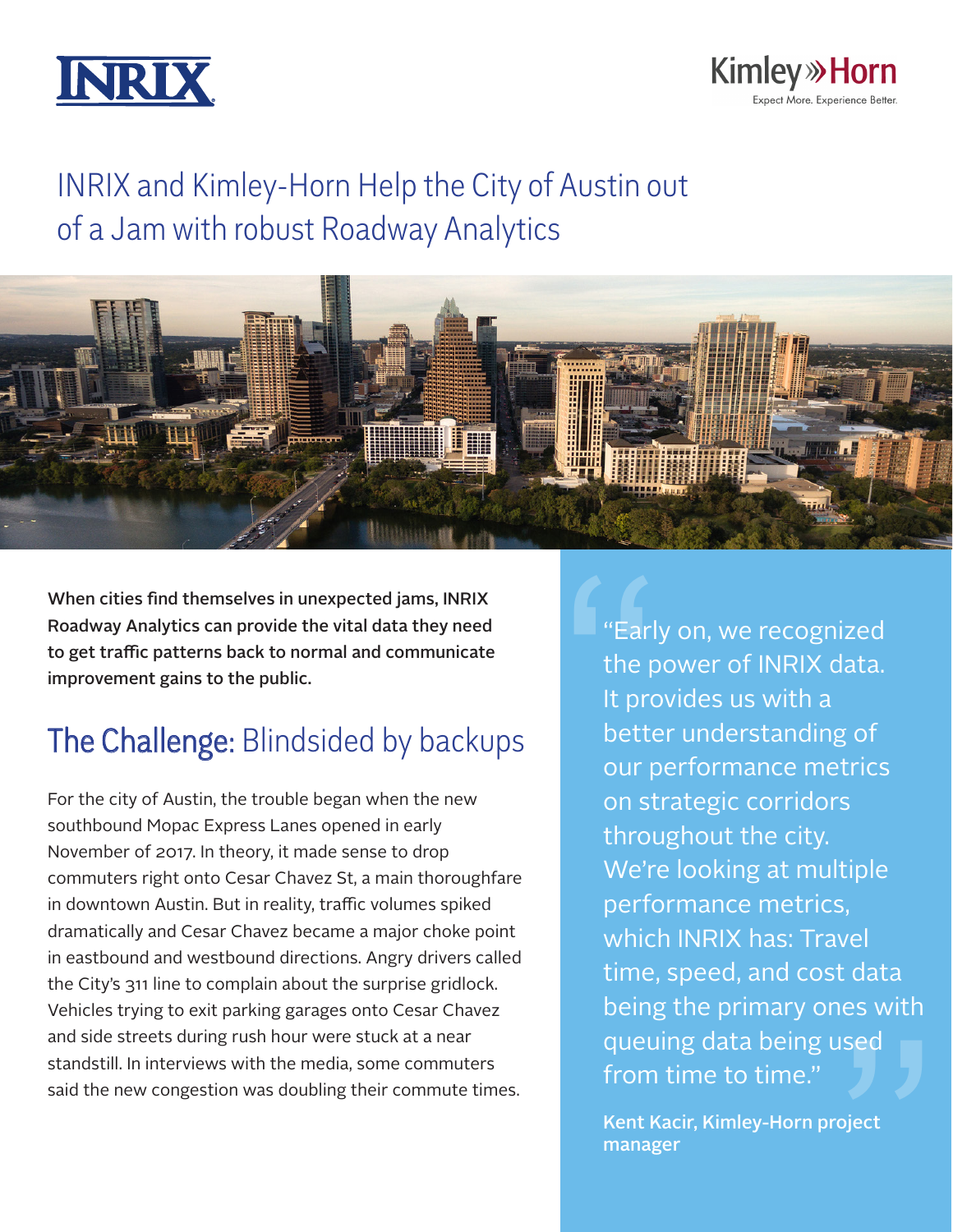

### The Solution: Optimized timing **INRIX Roadway Analytics:**

With pressure mounting on the city council, the Austin Transportation Department looked to their Kimley-Horn consultants Kent Kacir and Tom Hartmann for ideas to mitigate the problem. Fortunately, they had the INRIX data they needed, plus a solid track record for results: the City of Austin retimes nearly 350 traffic signals per year, Kimley-Horn has the most signal timing expertise in Texas, and Kimley-Horn staffs and monitors the City's Traffic Management Center. The team's efforts have collectively saved 7.5 percent of net travel time for drivers in Austin.

"Early on, we recognized the power of INRIX data. It provides to us a better understanding our performance metrics on strategic corridors throughout the city," said Kent Kacir, Kimley-Horn project manager. "We're looking at multiple performance metrics, which INRIX has: Travel time, speed, and cost data being the primary ones with queuing data being used from time to time."

Kimley-Horn traffic engineer Tom Hartmann points out that Cesar Chavez was an acute problem that the city needed to fix fast. "They did not have time to do an in-depth traffic study or full retiming project. We knew that retiming signals would be the best short-term solution. INRIX data gave us the metrics we needed to effectively measure the City's results and tell city leaders and the public how the City was addressing this new congestion."

INRIX Roadway Analytics is an ondemand, cloud-based analytics suite that leverages INRIX global traffic data to help public agencies and consultants more effectively monitor, measure and manage the performance of road networks.

Bringing a unique set of in-depth analytical tools, Roadway Analytics helps you understand what is happening on your roads, benchmark and improve roadway performance and maximize the investment of public funds.

The information collected and analyzed by INRIX includes historical GPS data from over 300 million global sources and features historical data availability for nearly 3 years up to the previous day. Launched in 2016, Roadway Analytics provides technical analyses, charts, tables and other visualizations to convey important information and recommendations to drivers, decision makers and the general public. Covering more than five million miles of road in 45 countries, it uses the world's largest traffic data network that is trusted by leading automakers and transportation agencies globally. INRIX Roadway Analytics portfolio of tools includes: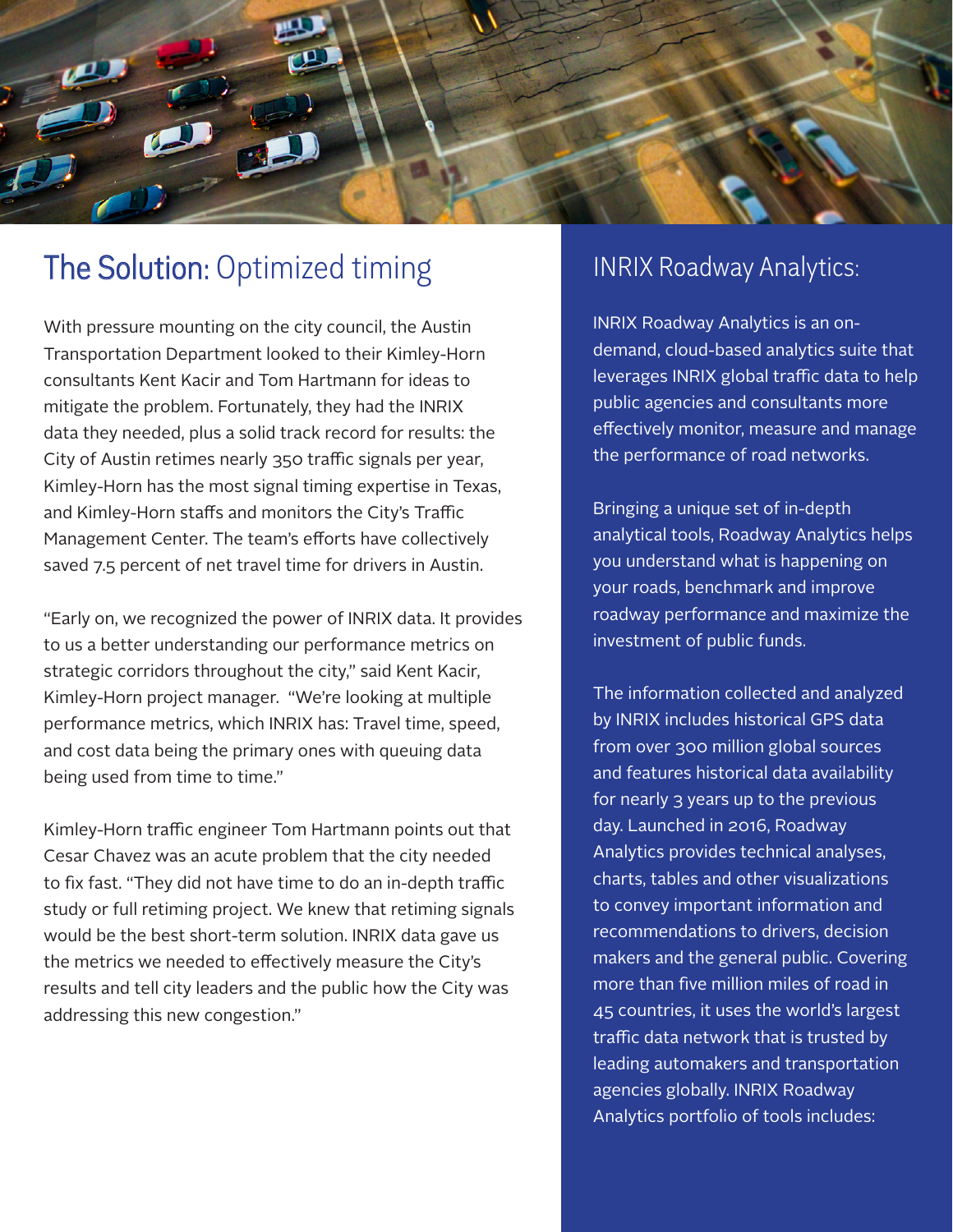# The Results: Back to (near) normal

Using historical INRIX data for before and after the Mopac express lanes opened, Robin Osborne was able to observe, monitor, compare and then identify critical locations to optimize signal timing on a two-mile stretch of Cesar Chavez between Mopac and I-35 from on December and January of 2018.

"By retiming the signal lights along Cesar Chavez, the travel time has returned back to near normal levels before the Mopac Express Lanes opened," said Kacir. Overall, the Austin Transportation Department and city leaders have been able to demonstrate improvement in downtown congestion with real data that supports their story. While Cesar Chavez will never become a free flowing corridor during peak hours, the unexpected delays caused by express lanes are nearly gone.

Drivers heading westbound between 7:15 and 9 a.m. are seeing two minutes taken off their commute, or a 25 percent shorter travel time on the road. Those going westbound between 4-5 p.m. and 6-6:30 p.m. are also seeing two minutes taken off, or a 20 percent reduction.

Drivers heading eastbound between 4:30-7 p.m., are getting a five-minute shorter commute, a 30 percent reduction in their travel time.

To test the results, the department relied upon INRIX Roadway Analytics to compare morning and evening peak travel times for the weeks before and after the new express lanes opened with the weeks after the signals were re-timed. Austin Transportation Department will continue to monitor and make adjustments as needed to optimize travel times along Cesar Chavez, which may include restriping intersections along the corridor,



Performance Charts produces line and bar graphs, which enable before and after studies and/or comparisons of roadways with visualizations to communicate findings



Congestion Scan uses heat maps to identify problem areas along a road, helping Austin pinpoint the location of congestion to better target improvement efforts



Trend Maps is a visual communication tool that illustrates the impact of roadway conditions throughout the day